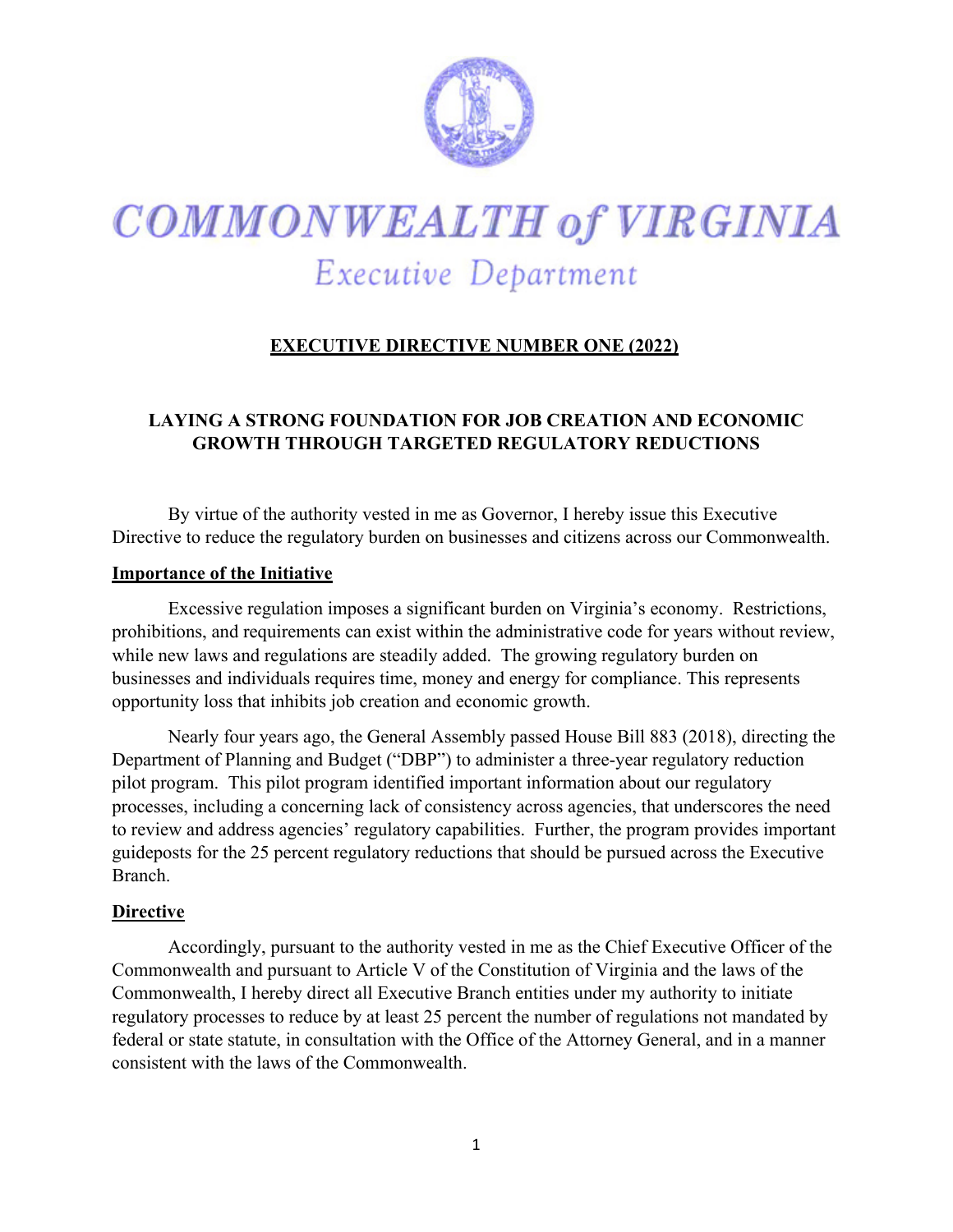I hereby further direct the Secretary of Finance provide me with a report providing the following information dealing with promulgation of regulations related to regulatory reduction as authorized by House Bill 883 (2018):

- Recommendations for ensuring complete documentation of any specific legislative mandates directing agencies to promulgate regulatory requirements;
- An inventory of all exemptions from the Administrative Process Act and analysis of whether continuing these exemptions is in the best interests of the citizens of the Commonwealth. Such analysis shall also provide recommendations for legislative action to implement these recommendations;
- Recommendations on additional efforts needed to ensure consistency across agencies in the approach to regulatory development and review;
- Recommendations for improvements to the existing periodic review process, including documenting the statutory authority and certifying the number of regulatory requirements in the regulation at the time of review;
- The feasibility and effectiveness of expanding the regulatory reduction pilot program to other agencies; and
- The feasibility and effectiveness of implementing a 2-for-1 regulatory budget.

The Secretary is authorized to utilize staff of the Department of Planning and Budget in preparing this report. All Executive branch agencies are directed to cooperate with all requests from the Secretary of Finance and Department of Planning and Budget in carrying out this Executive Directive.